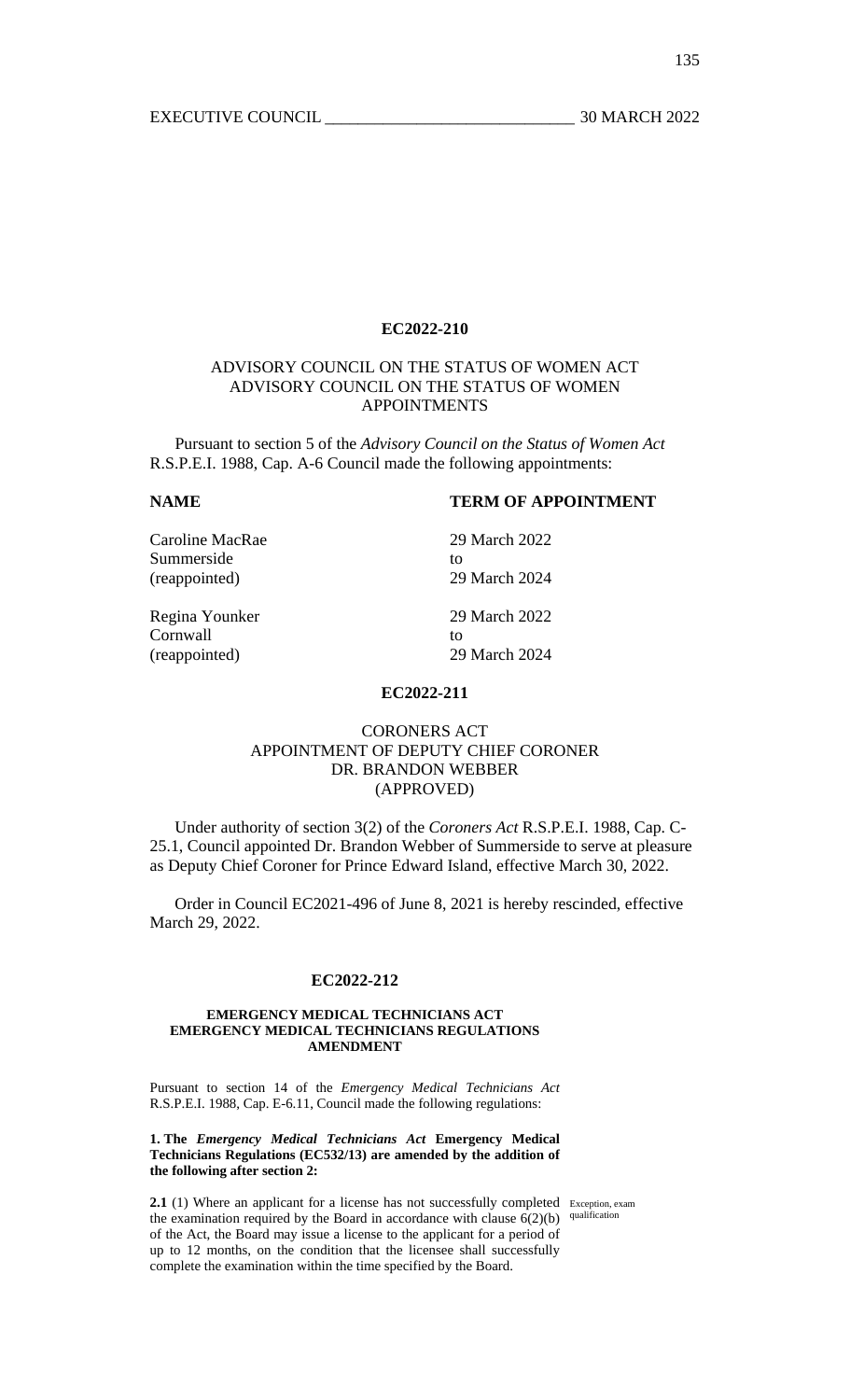(2) Until the condition in subsection (1) is met, the licensee shall practise emergency medical technology only under the supervision of Supervised practice another licensee who holds a license at an equivalent or a higher level that is not subject to any conditions under this section or section 3.

#### **2. These regulations come into force on April 2, 2022.**

## **EXPLANATORY NOTES**

**SECTION 1** adds a new section 2.1 to the regulations, which provides for the Board to issue a license to an applicant who has not yet completed the examination required by the Board. The license is conditional on the licensee successfully completing the examination in the time required by the Board. Until then, the licensee is required to practise under supervision.

**SECTION 2** provides for the commencement of these regulations.

## **EC2022-213**

EXECUTIVE COUNCIL ACT MINISTER OF AGRICULTURE AND LAND AUTHORITY TO ENTER INTO AN AGREEMENT (AMENDMENT NO. 001 - EUROPEAN CORN BORER RESISTANCE RESEARCH PROJECT) WITH THE PROVINCE OF NEW BRUNSWICK AND THE PROVINCE OF NOVA SCOTIA AND ATLANTIC GRAINS COUNCIL

 Pursuant to clauses 10(b) and 10(d) of the *Executive Council Act* R.S.P.E.I. 1988, Cap. E-12 Council authorized the Minister of Agriculture and Land to enter into an amended funding agreement with the Province of New Brunswick, as represented by the Minister of Agriculture, Aquaculture and Fisheries, and the Province of Nova Scotia, as represented by the Minister of Agriculture and the Atlantic Grains Council to support research into the management of the European corn borer, for the period April 29, 2019 to March 15, 2023, such as more particularly described in the draft agreement.

## **EC2022-214**

EXECUTIVE COUNCIL ACT MINISTER OF EDUCATION AND LIFELONG LEARNING AUTHORITY TO ENTER INTO AN AGREEMENT (POST-SECONDARY PREFERRED ADMISSION PROGRAMS FOR PEI RESIDENTS FUNDING AGREEMENT) WITH THE GOVERNMENT OF NOVA SCOTIA

 Pursuant to clause 10(b) of the *Executive Council Act* R.S.P.E.I. 1988, Cap. E-12 Council authorized the Minister of Education and Lifelong Learning to enter into an agreement with the Government of Nova Scotia, as represented by the Minister of Advanced Education, to establish the terms and conditions of the postsecondary preferred admission programs for PEI residents, for the period April 1, 2021 to March 31, 2022, such as more particularly described in the draft agreement.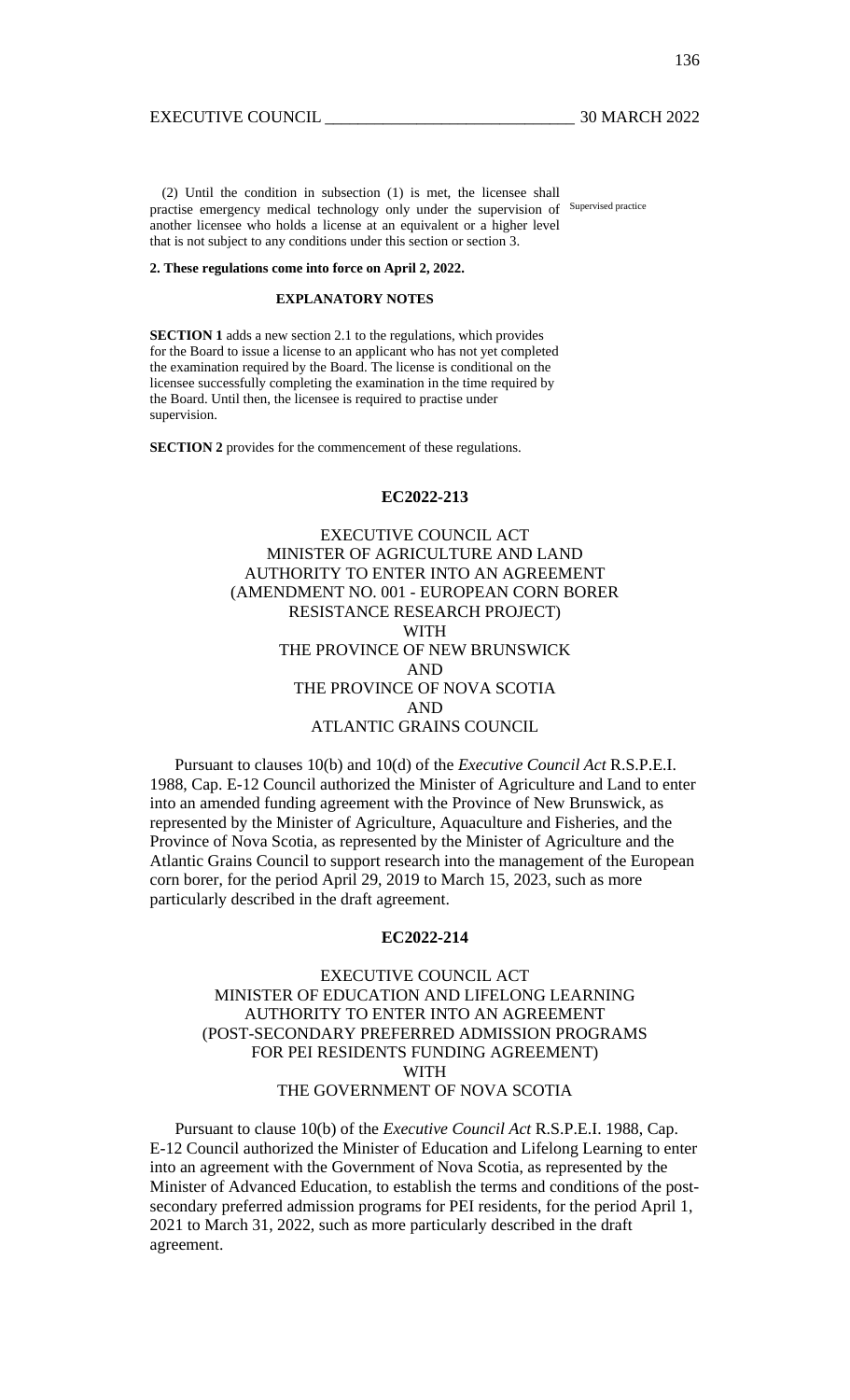# EXECUTIVE COUNCIL ACT MINISTER OF FINANCE AUTHORITY TO ENTER INTO AN AGREEMENT (SECOND AMENDED AND RESTATED UNANIMOUS SHAREHOLDERS AGREEMENT) WITH THE GOVERNMENT OF NEWFOUNDLAND AND LABRADOR AND NEW BRUNSWICK LOTTERIES AND GAMING CORPORATION AND NOVA SCOTIA GAMING CORPORATION AND ATLANTIC LOTTERY CORPORATION INC.

 Pursuant to clauses 10(b) and 10(d) of the *Executive Council Act* R.S.P.E.I. 1988, Cap. E-12 Council authorized the Minister of Finance, on behalf of the Prince Edward Island Lotteries Commission, to enter into an updated Unanimous Shareholders Agreement governing the conduct and management of lottery schemes in the Atlantic Provinces, with the Shareholders responsible for gaming or lotteries in the other Atlantic Provinces and the Atlantic Lottery Corporation Inc., such as more particularly described in the draft agreement.

## **EC2022-216**

# EXECUTIVE COUNCIL ACT MINISTER OF HEALTH AND WELLNESS AUTHORITY TO ENTER INTO A THIRD AMENDING AGREEMENT (811 TELECARE SERVICES FOR RESIDENTS OF NOVA SCOTIA AND PRINCE EDWARD ISLAND) WITH THE PROVINCE OF NOVA SCOTIA AND WITH EMC EMERGENCY MEDICAL CARE INCORPORATED

 Pursuant to clauses 10(b) and (d) of the *Executive Council Act* R.S.P.E.I. 1988, Cap. E-12 Council authorized the Minister of Health and Wellness to enter into a third amending agreement with the Government of Nova Scotia, as represented by the Department of Health and Wellness, and with EMC Emergency Medical Care Inc. as operator, to set out terms and conditions for delivery by the operator of 811 Telecare Services to residents of Prince Edward Island and Nova Scotia for the period April 1, 2022 to March 31, 2024, such as more particularly described in the draft agreement.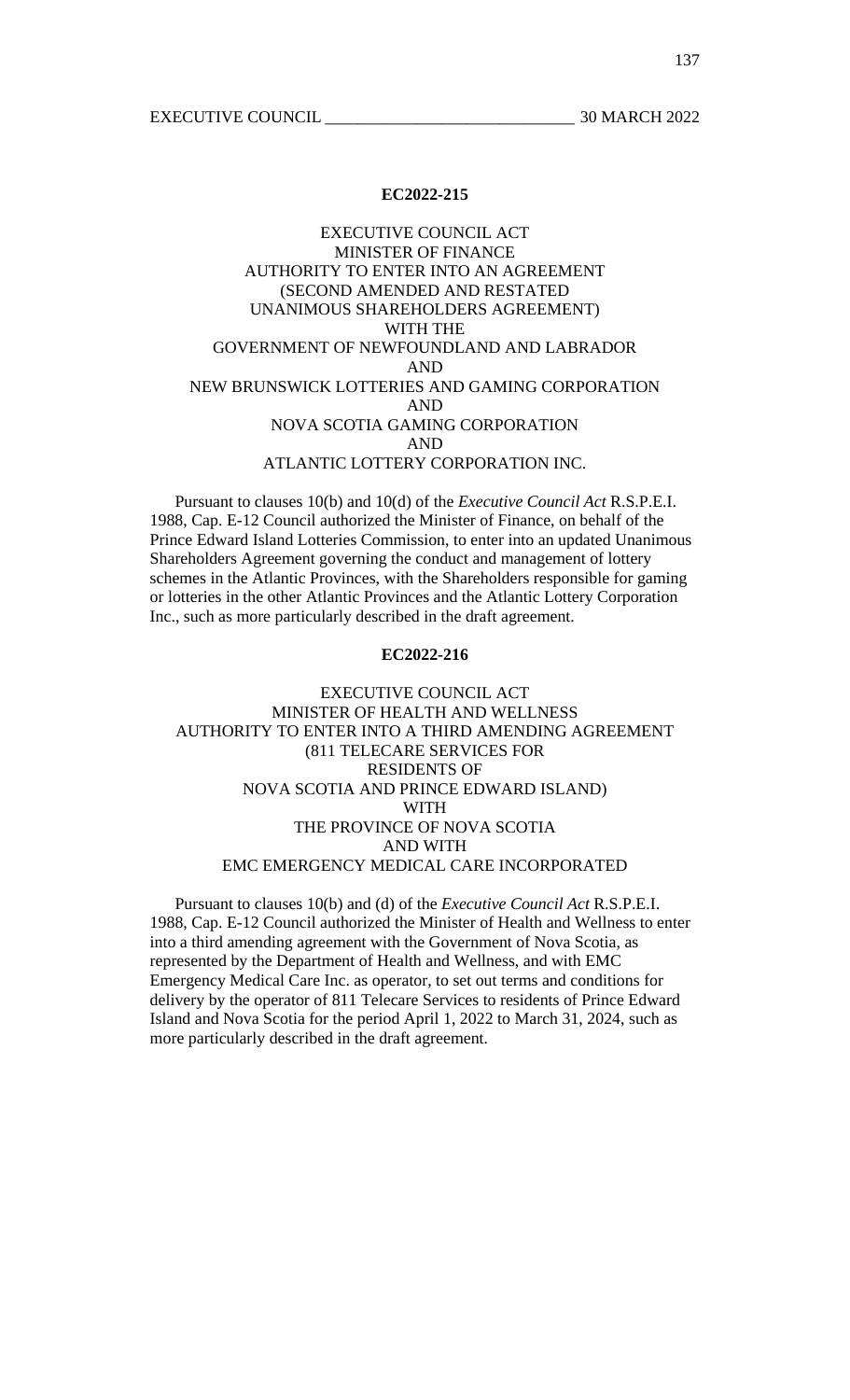# EXECUTIVE COUNCIL ACT MINISTER OF JUSTICE AND PUBLIC SAFETY AND ATTORNEY GENERAL AUTHORITY TO ENTER INTO AN AGREEMENT (FUNDING AGREEMENT CANADIAN FAMILY JUSTICE FUND) WITH THE GOVERNMENT OF CANADA

 Pursuant to clause 10(a) of the *Executive Council Act* R.S.P.E.I. 1988, Cap. E-12 Council authorized the Minister of Justice and Public Safety and Attorney General to enter into an agreement with the Government of Canada, as represented by the Minister of Justice and Attorney General to set out the provisions under which Canada grants a contribution to Prince Edward Island for the costs associated with the strengthening of the Canadian family justice system through improved access to family justice services using the Canadian Family Justice Fund in accordance with its terms and conditions, for the period April 1, 2022 to March 31, 2027, such as more particularly described in the draft agreement.

## **EC2022-218**

# EXECUTIVE COUNCIL ACT MINISTER OF JUSTICE AND PUBLIC SAFETY AUTHORITY TO ENTER INTO AN AGREEMENT (FUNDING AGREEMENT FIRST NATIONS EMERGENCY SERVICES) WITH THE GOVERNMENT OF CANADA

 Pursuant to clause 10(a) of the *Executive Council Act* R.S.P.E.I. 1988, Cap. E-12 Council authorized the Minister of Justice and Public Safety to enter into a funding agreement with the Government of Canada, as represented by the Minister of Indigenous Services and the Minister of Crown-Indigenous Relations, for building emergency management capacity in PEI's First Nations Communities to support efficient and effective emergency response and recovery efforts, for the period April 1, 2021 to March 31, 2022, such as more particularly described in the draft agreement.

#### **EC2022-219**

# FINANCE PEI ACT REGULATIONS CLINTON HILLS DEVELOPMENT INCORPORATED AUTHORIZATION

 Pursuant to subsection 2(3) of the *Finance PEI* Regulations (EC2012-739), Council authorized Finance PEI to provide a five (5) year term loan in the amount of two hundred thousand (\$200,000.00) dollars at a rate of four (4%) percent to Clinton Hills Development Incorporated for working capital, on terms and conditions satisfactory to the Board of Directors of Finance PEI.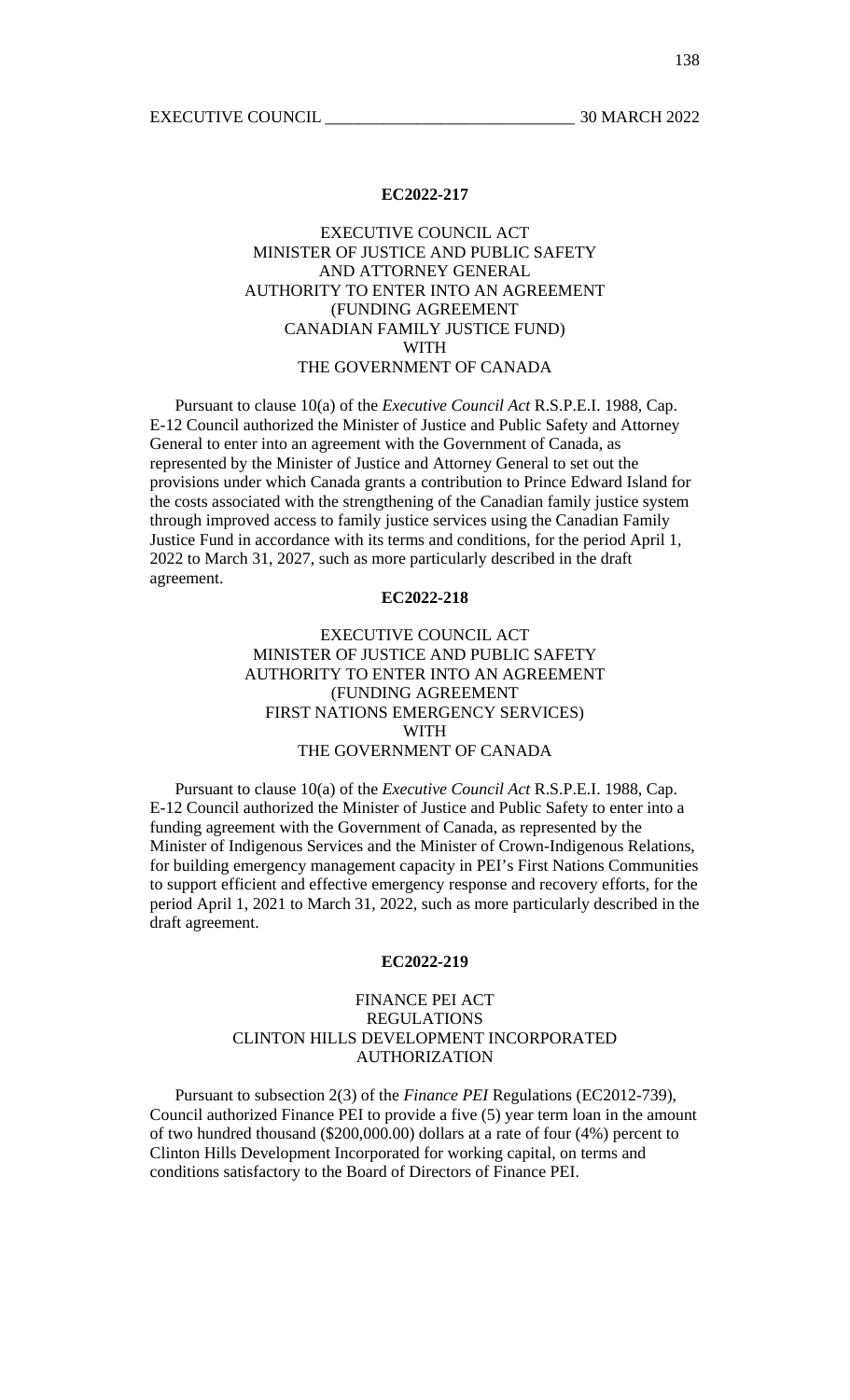# ISLAND INVESTMENT DEVELOPMENT ACT FINANCIAL ASSISTANCE REGULATIONS LINKVIEW LANDINGS DEVELOPMENTS INC. AUTHORIZATION

 Pursuant to subsection 2(3) of the *Island Investment Development Act* Financial Assistance Regulations (EC2005-686), Council authorized Island Investment Development Inc. to provide a ten-year term loan in the amount of four million (\$4,000,000.00) dollars at a rate of four (4%) percent to Linkview Lending Developments Inc. for the purchase of capital assets, on terms and conditions satisfactory to the Board of Directors of Island Investment Development Inc.

## **EC2022-221**

# PRINCE EDWARD ISLAND LANDS PROTECTION ACT PROPERTY NO. 206011, LOT 29, QUEENS COUNTY IDENTIFICATION FOR NON-DEVELOPMENT USE AMENDMENT

 Pursuant to subsection 9(2) of the *Prince Edward Island Lands Protection Act* R.S.P.E.I. 1988, Cap. L-5, Council amended the condition of non-development use made pursuant to section 2 of the Land Identification Regulations (EC606/95) in respect of approximately one hundred thirty-three decimal six (133.6) acres of land, being Provincial Property No. 206011 located at Desable, Lot 29, Queens County, Prince Edward Island and currently owned by Wendy E. McTaggart and Holly E. Andrews of DeSable, Prince Edward Island.

 Council noted that this amendment will enable subdivision of a parcel of land of approximately eight decimal five (8.5) acres for residential use, and determined that following subdivision, identification for non-development use shall continue to apply to the remaining land.

This Order-in-Council comes into force on March 30, 2022.

#### **EC2022-222**

#### **PLANNING ACT SUBDIVISION AND DEVELOPMENT REGULATIONS AMENDMENT**

Pursuant to sections 8 and 8.1 of the *Planning Act* R.S.P.E.I. 1988, Cap. P-8, Council made the following regulations:

**1. Section 1 of the** *Planning Act* **Subdivision and Development Regulations (EC693/00) is amended** 

**(a) by the revocation of clause (g) and the substitution of the following:** 

(g) "development" means

(i) site alteration, including but not limited to

(A) altering the grade of the land,

(B) removing vegetation from the land,

(C) excavating the land,

(D) depositing or stockpiling soil or other material on the land, and

development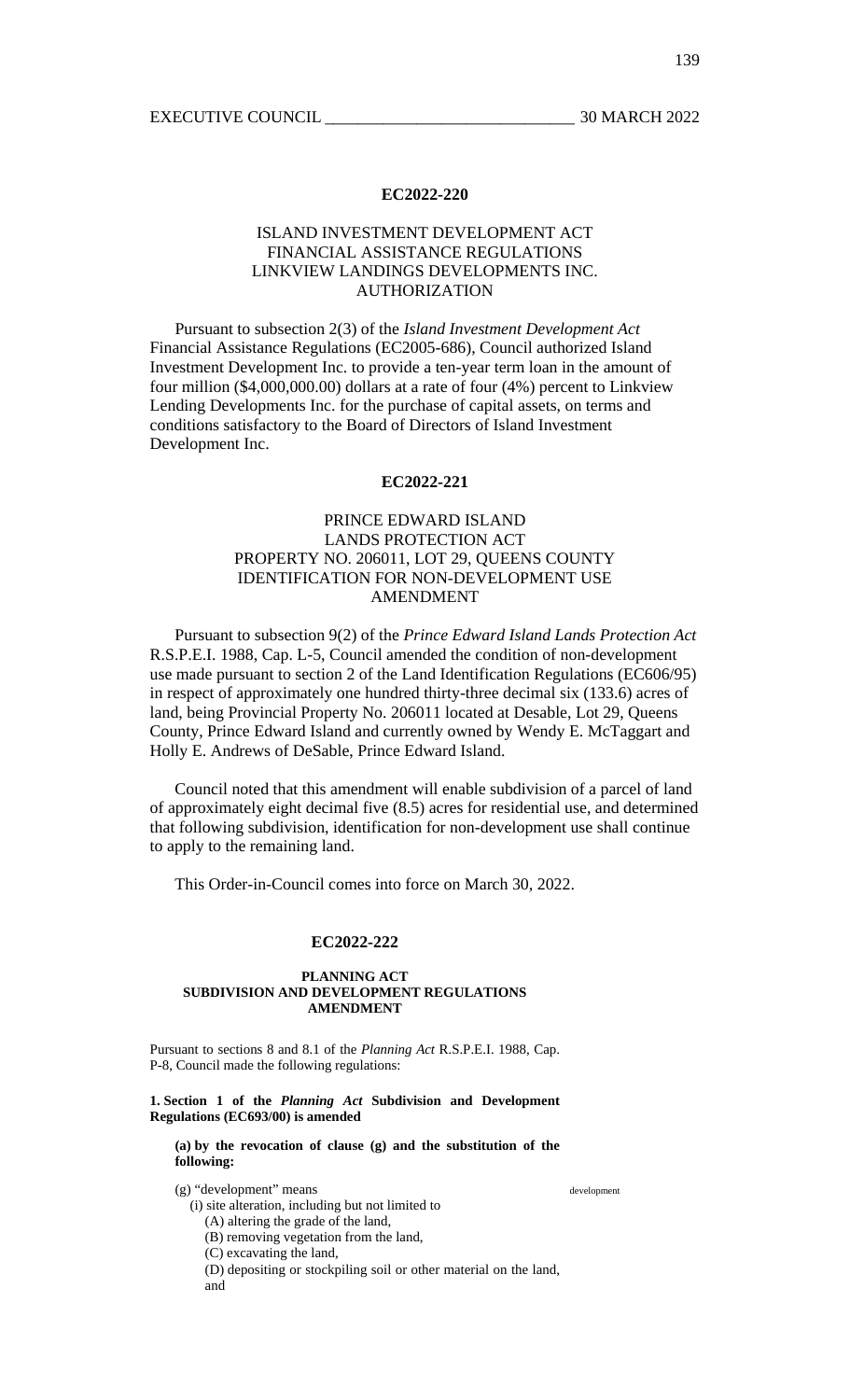140

(E) establishing a parking lot,

(ii) locating, placing, erecting, constructing, altering, repairing, removing, relocating, replacing, adding to or demolishing structures or buildings in, under, on or over the land,

(iii) placing temporary or permanent mobile uses or structures in, under, on or over the land, or

(iv) changing the use or intensity of use of a parcel of land or the use, intensity of use or size of a structure or building;

#### **(b) by the addition of the following after clause (j):**

(j.01) "home-based business" means a business or service use that is home-based located in a dwelling unit that is used or occupied as a home, or an business accessory structure to the dwelling unit;

**(c) in clause (w.1), by the addition of the words "**, or with respect to minimum lot sizes,**" after the words "**size of a structure**".** 

#### **2. Clause 5(e) of the regulations is revoked.**

### **3. (1) Subsection 17(1) of the regulations is revoked and the following substituted:**

17. (1) All subdivision roads, other than a subdivision road existing on subdivision roads April 15, 2022, shall have a minimum width of 66 feet (20.1 metres) and shall be designed to meet the following requirements:

(a) where practicable, subdivision roads shall be connected to existing roads in adjacent subdivisions, and provision shall be made for extension into future subdivisions on adjacent properties;

(b) subdivision roads shall provide a temporary turning area with a minimum turning radius of 40 feet (12.2 metres) where a subdivision is approved in phases and any phase results in a dead-end road, or where a road is to be extended onto an adjacent property in accordance with clause (a), until either an approved cul-de-sac, with a minimum turning radius of 66 feet (20.12 metres) has been constructed or the dead-end road has been extended.

#### **(2) Section 17 of the regulations is amended by the addition of the following after subsection (5):**

(6) Notwithstanding subsections (2) and (5), where a subdivision was Exception - multito be completed in phases and final approval was granted for at least one phase subdivision phase of the multi-phase subdivision prior to March 21, 2009, the Minister may on application

(a) permit the roads servicing the completed and remaining phases to be constructed to a lesser standard that is consistent with the standards approved for roads in the phase completed prior to March 21, 2009; and

(b) impose additional conditions in the interests of safety including, but not limited to, referring the application for approval to

(i) the Minister of Transportation and Infrastructure, and

(ii) the Provincial Fire Marshal.

### **4. (1) Clause 25(3)(c) of the regulations is amended**

**(a) in the words immediately before subclause (i), by the deletion of the colon; and** 

**(b) in subclause (i), by the addition of the word "**and**" after the comma.** 

**(2) Subsection 25(3.2) of the regulations is amended by the addition of the word "**all**" before the words "**the lots**".** 

#### **5. Subsection 29(1) of the regulations is amended**

**(a) by the addition of the words "**an existing land use or**" after the words "**deviate from**"; and** 

**(b) by the deletion of the words "**or an application**" and the substitution of the words "**,where applicable, and an application**".**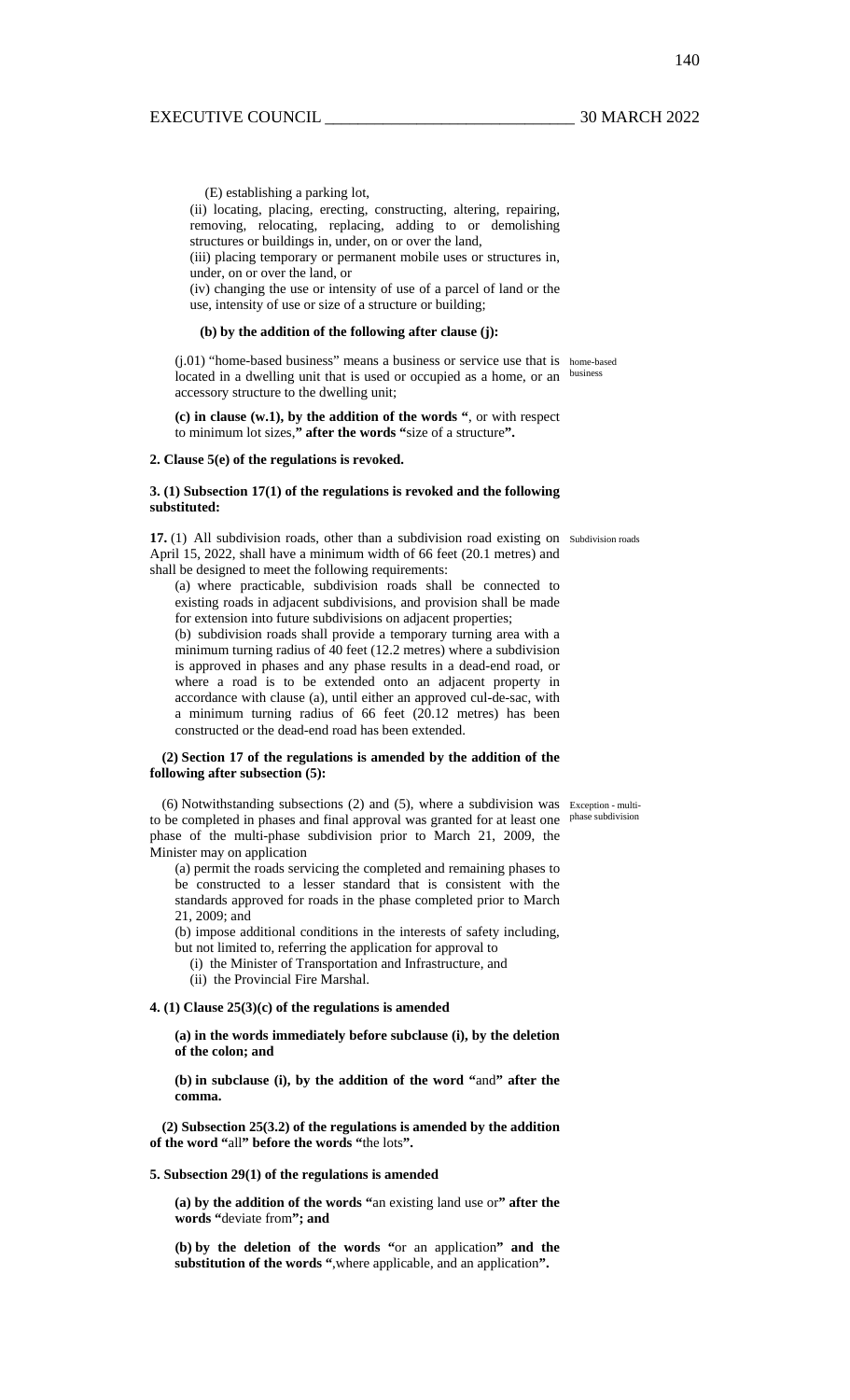#### **6. Subsection 29.1(1) of the regulations is amended**

**(a) by the deletion of the words "**Notwithstanding section 29, the**" and the substitution of the word "**The**"; and** 

**(b) by the addition of the words "**and on submission of a revised plan of subdivision and an application for a change of use,**" after the words "**an owner of a lot in a subdivision,**".** 

#### **7. Section 31 of the regulations is amended by the addition of the following after subsection (2):**

(3) A person shall apply for a development permit to renovate an Permit required existing dwelling unit for the purpose of accommodating a home-based business, for a change of use to a home-based business, or a for an accessory structure to be used for the home-based business.

(4) An application for a development permit for a home-based business Information shall provide the development officer the information required in order to determine whether the proposed home-based business, the change of use to a home-based business or the accessory structure to be used for the home-based business will meet all of the following criteria:

(a) the business use of the dwelling unit or an accessory structure to the dwelling unit is secondary to the residential occupancy use of the dwelling unit;

(b) at least one full-time resident of the dwelling unit where the home-based business will be located operates or will operate the business;

(c) the home-based business, if within the dwelling unit, uses less than 50 per cent of the total floor area of the dwelling unit;

(d) the home-based business, if located in an accessory structure**,** has a total floor area of less than 100 square metres.

(5) Where the development officer is satisfied that the applicant's Issuance of permit proposed home-based business will meet all of the criteria specified in subsection (4), the development officer may issue a permit to the applicant that authorizes the proposed development, renovation or change of use.

(6) An applicant to whom a permit is issued under subsection  $(5)$  shall transferable not transfer the permit to any person.

(7) Where a person's home-based business requires new access to a Access to highway highway, or a change to an existing entrance way to a highway, the person shall obtain the required permit in accordance with the *Roads Act*  Highway Access Regulations prior to making an application for a development permit under this section.

#### **8. Subsection 40(2) of the regulations is revoked.**

#### **9. (1) Subsection 63(4) of the regulations is revoked and the following substituted:**

(4) An existing parcel of land may, on approval, be subdivided into not Approval of one lot more than one lot for one of the following purposes:

(a) recreational use; (b) resource-commercial or resource-industrial use, where the lot is

intended for agricultural, forestry or fisheries purposes;

(c) institutional use, where the lot has an area no greater than three acres;

(d) use as a cemetery;

(e) rural tourism use, where the area of the lot does not exceed three acres;

(f) public utility use.

(4.01) An existing parcel of land may, on approval, be subdivided into Five lots per parcel not more than five lots for residential use, which may include - residential use

(a) single-unit dwelling use;

(b) duplex dwelling use; or

(c) multiple unit dwelling use or a mobile home park where

home-based business

required for application

per parcel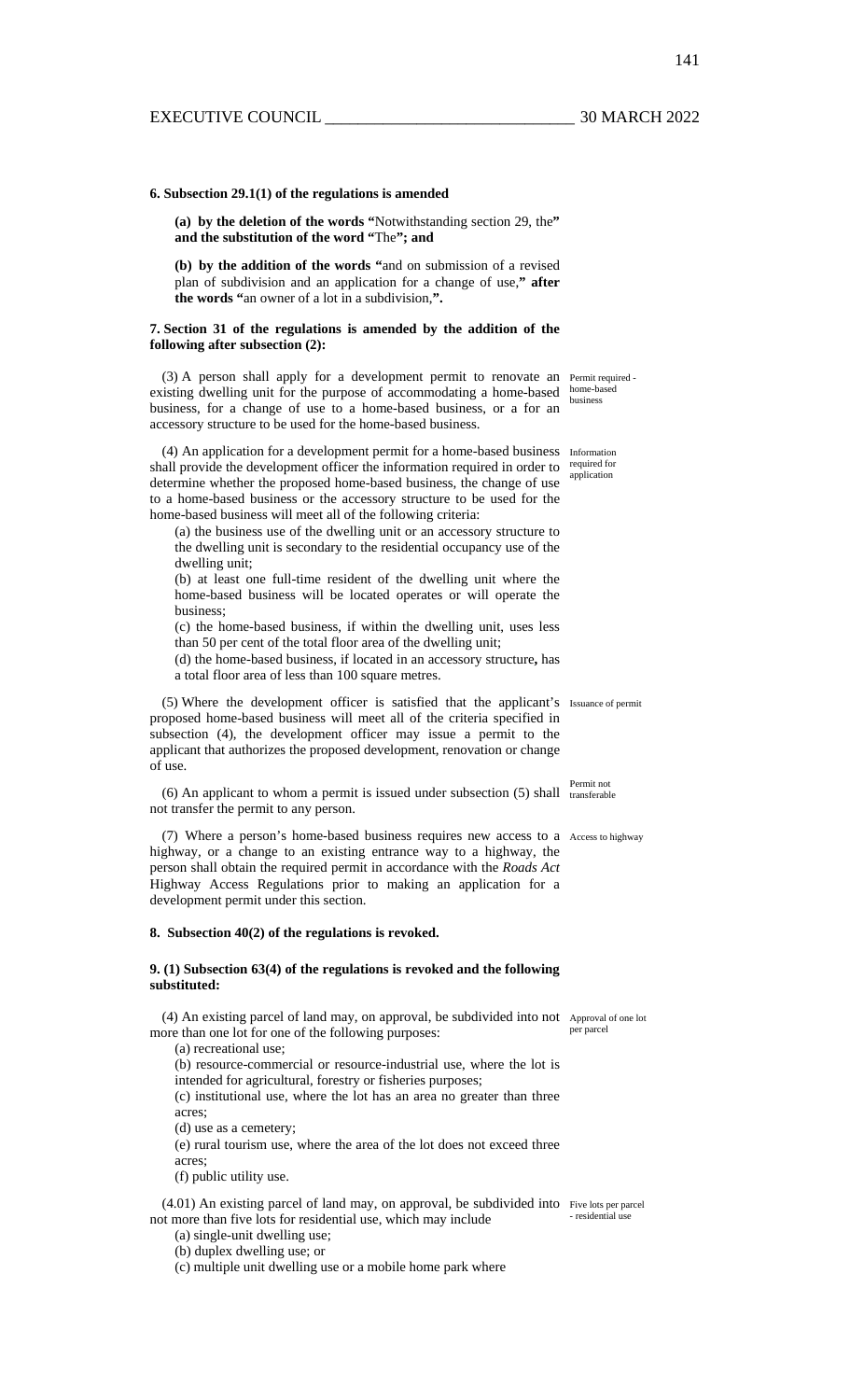(i) central sewerage service provided by a municipal sewerage utility or central water service provided by a municipal water utility, or both, are available, and

(ii) an irrevocable agreement has been signed between the developer and the municipal sewerage or water utility to provide central sewerage service or central water service, or both, if available, to the lot or mobile home park.

(4.02) For greater certainty, the same parcel of land may be subdivided Clarification for the purposes of either subsection (4) or (4.01), but not both.

**(2) Clause 63(4.1)(a) of the regulations is revoked and the following substituted:** 

(a) the subdivided land is to encompass or contain an existing commercial use, or be appended to or consolidated with land that was approved for a non-resource related commercial or industrial use by the Minister prior to October 12, 2019;

**(3) Subsection 63(5) of the regulations is amended by the deletion of the words "**clause (4)(a)**" wherever they occur and the substitution of the words "**clause (4.01)(a)**".** 

**(4) Subsection 63(5.01) of the regulations is amended by the deletion of the words "**subsection (4),**" and the substitution of the words "**subsection (4), (4.01), (4.1),**".** 

**(5) Subsection 63(5.02) of the regulations is amended by the deletion of the words "**subsection (4)**" wherever they occur and the substitution of the words "**subsection (4), (4.01), (4.1)**".** 

**(6) Subsection 63(5.1) of the regulations is amended by the deletion of the words "**clause 4(c)**" and the substitution of the words "**clause  $(4)(b)$ ".

**(7) Subsection 63(6) of the regulations is amended by the deletion of the words "**Notwithstanding clause (4)(d), in**" and substituting the word "**In**".** 

#### **(8) Subsection 63(7) of the regulations is amended**

**(a) in the words preceding clause (a), by the deletion of the words "**subsection (4) or (5.02)**" and the substitution of the words "**subsection (4), (4.01), (4.1), or (5.02)**"; and** 

**(b) in clause (c), by the deletion of the words "**subsections (4), (5) and (5.1)**" and the substitution of the words "**subsections (4), (4.1), (4.01), (5) and (5.1)**".** 

**(9) Subsection 63(9) of the regulations is amended by the deletion of the words "**subsections (4), (5), (5.1)**" and the substitution of the words "**subsections (4), (4.1), (4.01), (5), (5.1)**".** 

#### **10. These regulations come into force on April 9, 2022.**

#### **EXPLANATORY NOTES**

**SECTION 1** amends section 1 of the *Planning Act* Subdivision and Development Regulations to add a new clause (j.01) to define the term "home-based business", and also to clarify the definitions of "development" and "variance".

**SECTION 2** revokes clause 5(e) of the regulations. This requirement has been superseded by the adoption of the National Building Code.

**SECTION 3** revokes subsection 17(1) of the regulations and substitutes a new subsection 17(1) to clarify the requirements that apply to subdivision roads, as specified. The section also adds a new subsection 17(6) to clarify the requirements that apply to subdivision roads in a multi-phase subdivision that was granted final approval for at least one phase prior to March 21, 2009.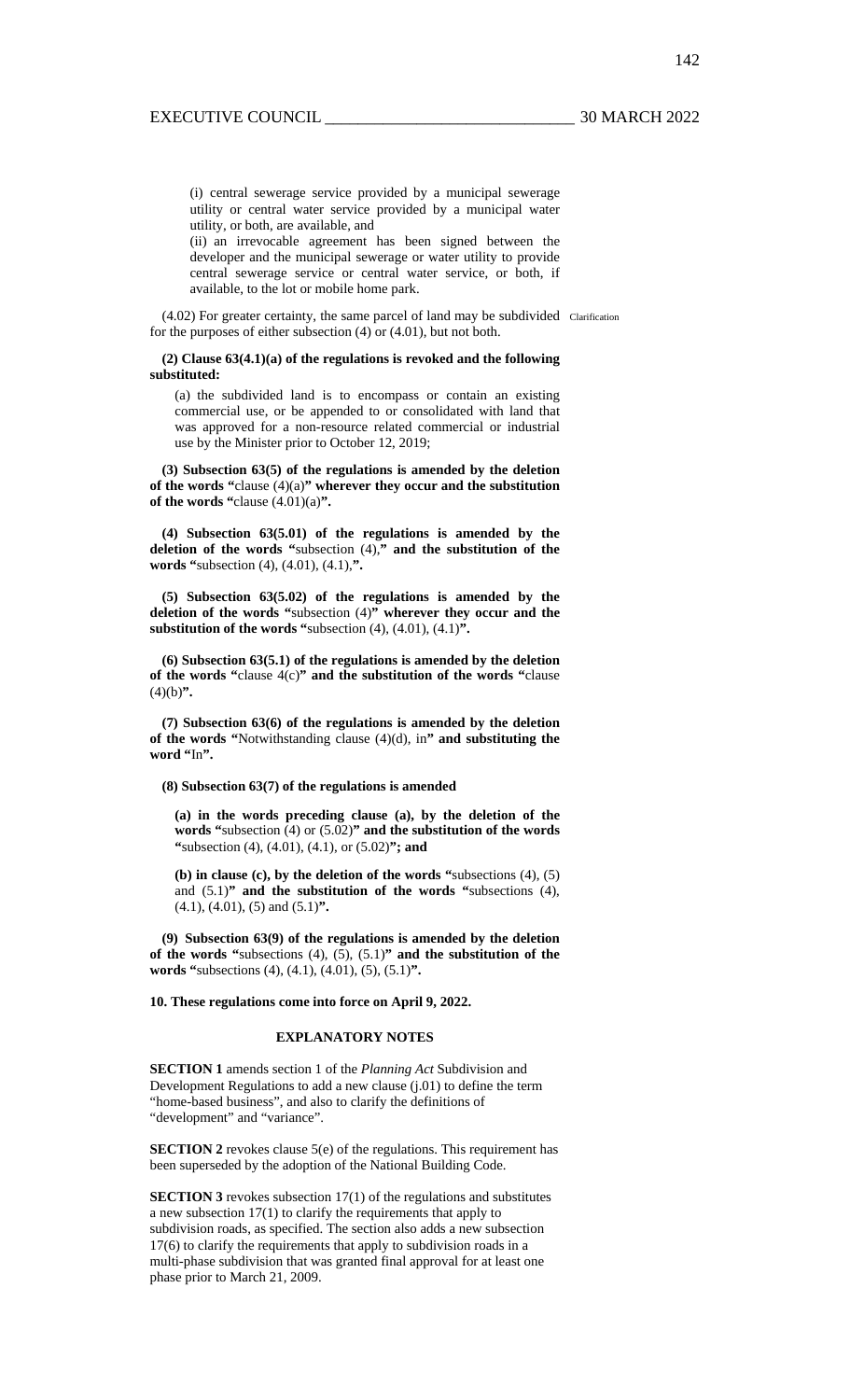143

**SECTION 4** amends clause 25(3)(c) of the regulations to correct an error, and also amends subsection 25(3.2) of the regulations to require all the lots to be served by a subdivision road that meets the requirements of the regulations relating to road standards.

**SECTION 5** amends subsection 29(1) of the regulations to state that the prohibition in that subsection also applies to deviating from an existing land use, and to clarify that both a revised plan of subdivision, where applicable, and an application for a change of use must be submitted and approved in order to proceed with a deviation.

**SECTION 6** amends subsection 29.1 of the regulations to clarify what documents must be submitted with an application for a change of use respecting the lots in an approved plan of subdivision.

**SECTION 7** amends section 31 of the regulations to add new subsections (3) to (7), relating to home-based businesses. Subsection (3) requires a person to apply for a development permit to renovate an existing dwelling unit to accommodate a home-based business, for a change of use to a home-based business or to use an accessory structure for a home-based business. Subsection (4) states the criteria the homebased business must meet. Subsection (5) authorizes a development officer to issue a permit to an applicant for a home-based business that meets the specified criteria. Subsection (6) provides that the permit is not transferable. Subsection (7) requires a person whose home-based business requires a new or changed highway access to obtain the necessary permit in accordance with the *Roads Act* Highway Access Regulations.

**SECTION 8** revokes subsection 40(2) of the regulations.

**SECTION 9** revokes subsection 63(4) of the regulations and substitutes new subsections (4), (4.01) and (4.02). Subsection (4) sets out the uses for which an existing parcel may be subdivided into not more than one lot. Subsection (4.01) sets out the residential uses for which an existing parcel may be subdivided into not more than five lots. Subsection (4.02) clarifies the operation of subsections (4) and (4.01). The section also amends clause 63(4.1)(a) to extend the date from July 9, 1994, to October 12, 2019, to allow businesses operating before that date in Special Planning Areas to expand. The section also amends subsections 63(5) to (7) and (9) of the regulations to add references there to subsections (4.01) and (4.1) as limits on subdividing.

**SECTION 10** provides for the commencement of the regulations.